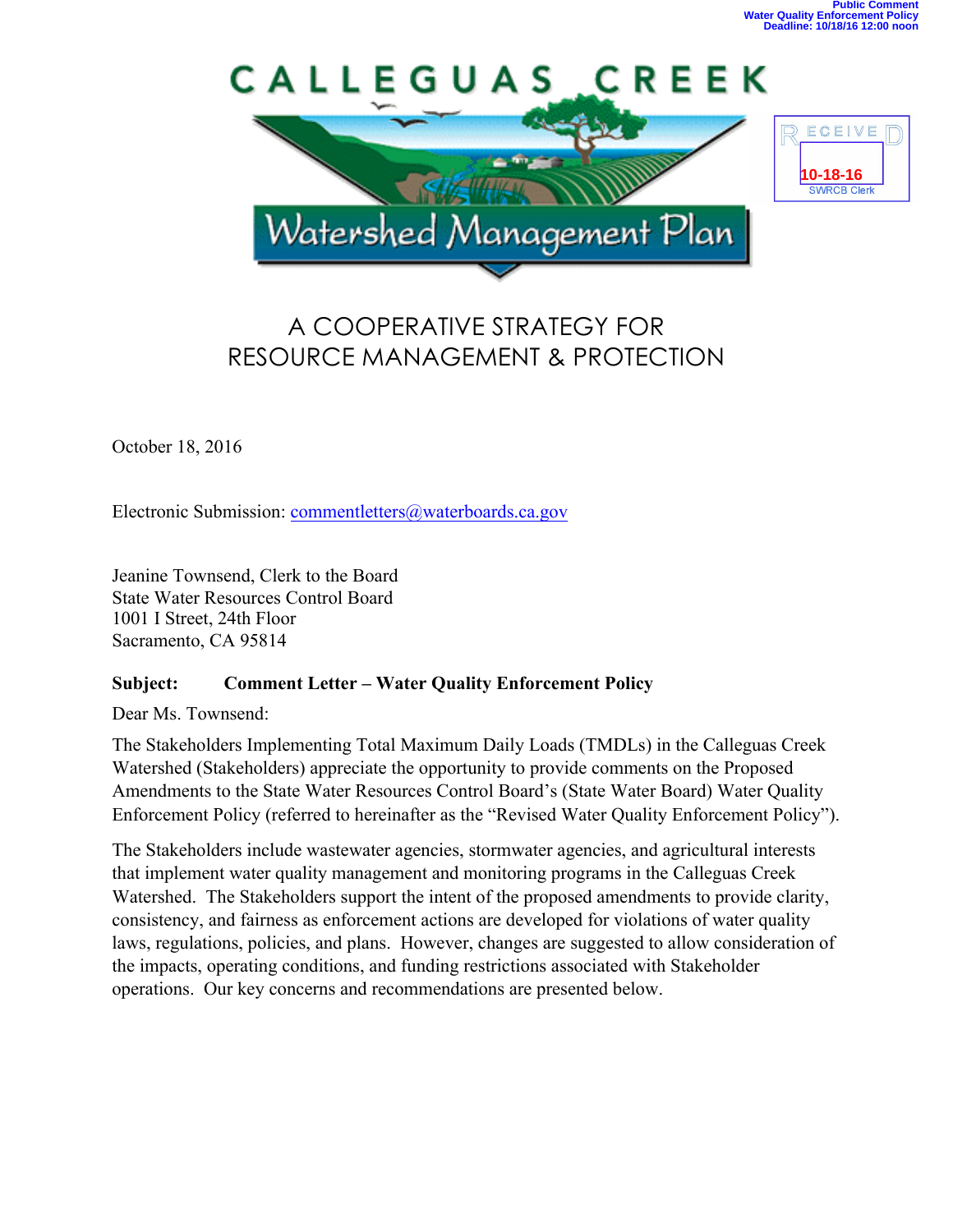Water Quality Enforcement Policy-Comments October 18, 2016 Page 2 of 5

# **Section II.A. Ranking Violations (Page 5-6)**

The Revised Water Quality Enforcement Policy includes a list of Class I priority violations that should be considered significant when setting enforcement action priorities. Some of the cited priority violations should be revised or removed since they do not always result in serious impacts to receiving waters. For example, exceedance of a primary MCL when discharging to a MUN designated waterbody should not be a Class I violation because there are many waterbodies with this designation that are not used as a drinking water source. Use of an MCL exceedance will result in enforcement actions when the discharge is benign and presents no risk to public health. Many of the waterbodies in the Calleguas Creek Watershed are designated as P\* which in the Los Angeles Basin Plan means that the beneficial use designation requires further study to determine whether or not the MUN beneficial use is applicable under the Sources of Drinking Water Policy. Requiring that violations associated with a MUN objective when the beneficial use designations require further study is inappropriate. In addition, the selection of 100% as a benchmark for California Toxics Rule (CTR) priority pollutant violations is not based on risks to the environment. Priority pollutant standards were developed by evaluating toxicity to sensitive organisms and cancer risks to humans. The impact of each constituent is different and doubling a standard does not necessarily double the impact. The State and Regional Water Boards should consider constituent-specific impacts when assessing violations of CTR priority pollutant limitations. Finally, violations of acute toxicity effluent limitations should not be an enforcement priority because toxicity test results are not consistent, reliable indicators of environmental impacts.

*Recommendation: "Class I priority violations are those that pose an immediate and substantial threat to water quality and/or that have the potential to individually or cumulatively cause significant detrimental impacts to human health or the environment. Class I violations ordinarily include, but are not limited to, the following:*

*Discharges causing or contributing to exceedances of primary maximum contaminant levels in receiving waters with a beneficial use of municipal or domestic supply (MUN);*

*Discharges violating acute toxicity effluent limitations;*

*Discharges exceeding water quality based effluent limitations for priority pollutants as defined in the California Toxics Rule, depending on the magnitude of the exceedance and possible impacts to uses of the receiving waters by 100 percent or more."*

# **VI.A. Penalty Calculation Methodology Step 2 – Assessments for Discharge Violations (Page 13)**

The Revised Water Quality Enforcement Policy appears to eliminate language in the current policy that supports penalty assessments for effluent limit violations on a per day basis only. This approach should be retained to clarify and establish a general intent to apply only the per day assessment for effluent limit violations. Based on the typical short-term occurrence of stormwater and agricultural runoff, exceedance of effluent limits for these types of discharges should only be addressed on a per day basis.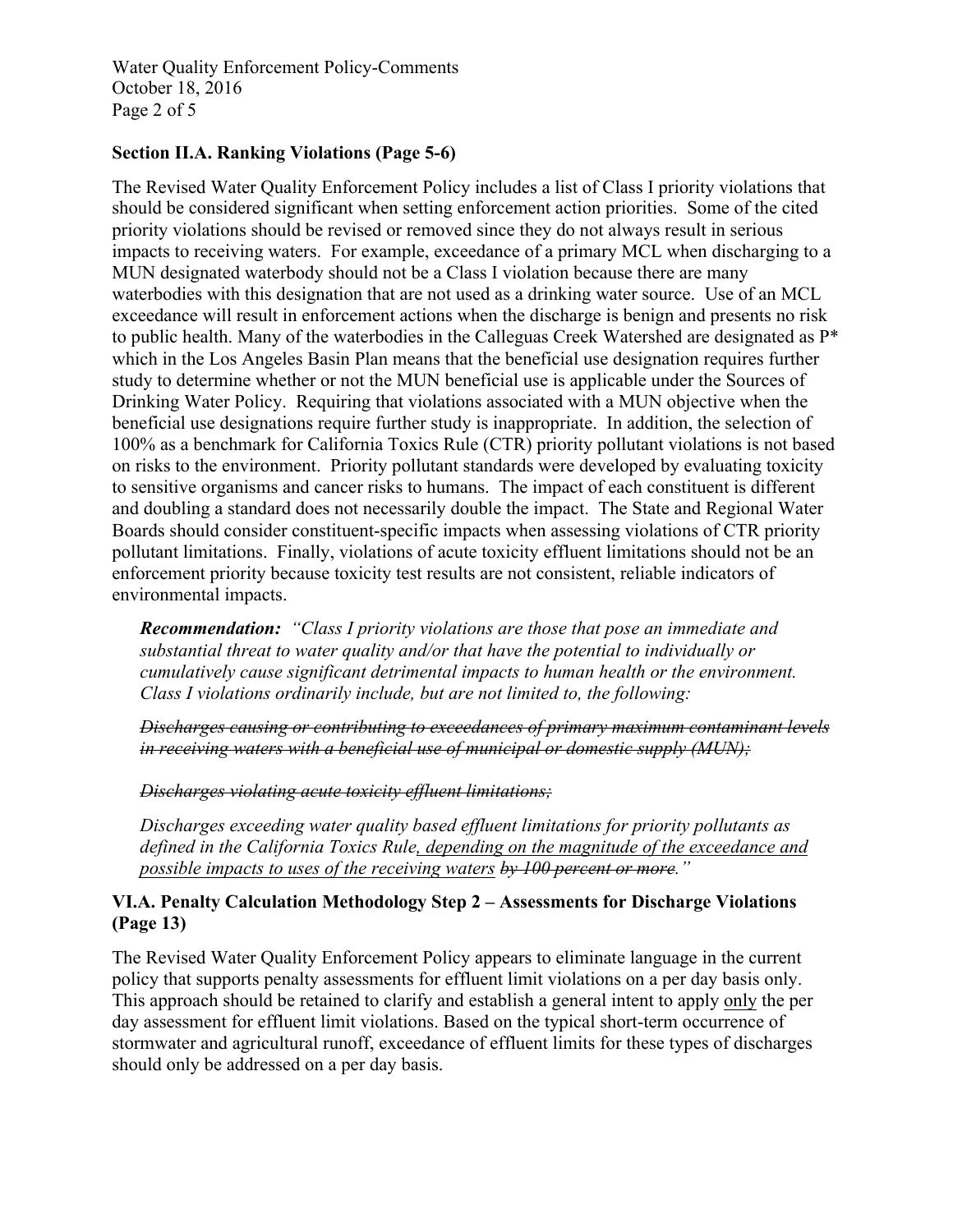Water Quality Enforcement Policy-Comments October 18, 2016 Page 3 of 5

*Recommendation: "This step addresses per gallon and per day assessments for discharge violations. Generally, it is intended that NPDES permit effluent limit violations should be addressed on a per day basis only. However, where deemed appropriate, such as for unauthorized discharges, a large scale spill or release with significant impacts, some NPDES permit effluent limit violations, and violations such as effluent spills or overflows, storm water discharges, or unauthorized discharges, the Water Boards should consider whether to assess both per gallon and per day penalties."*

#### **VI.A. Penalty Calculation Methodology Step 2 – Assessments for Discharge Violations, High Volume Discharges (Page 14)**

The Revised Water Quality Enforcement Policy gives the State and Regional Water Boards discretion to apply a penalty of \$2 to \$10/gallon for discharges that are between 100,000 and 2,000,000 gallons. The definition of a small or large discharge volume should be related to the size of the operation or the program being implemented. In particular, defining a range for stormwater or agricultural runoff is too prescriptive because the discharge volume is related to the size of a storm event or the area contributing to runoff. To allow program or event size considerations, the lower boundary for designating high volume discharges should be removed. In addition, discharges with minimal impacts on water quality and very high volume stormwater discharges from infrequent large storm events should be considered for lower penalty amounts.

*Recommendation: "However, recognizing that the volume of certain discharges can be very high or not have significant impacts on water quality, the Water Boards have the discretion to select a value between \$2.00 per gallon and \$10.00 per gallon with the above factor to determine the per gallon amount for discharges that are less than between 100,000 gallons and 2,000,000 gallons for each discharge event, whether it occurs on one or more days. For discharges in excess of 2,000,000 gallons, or for discharges of recycled water that has been treated for reuse or stormwater, the Water Boards may elect to use a maximum of \$1.00 per gallon with the above factor to determine the per gallon amount."*

# **VI.A. Penalty Calculation Methodology Step 4 – Adjustment Factors, Table 4 Violator's Conduct Factors, Degree of Culpability (Page 17)**

The Revised Water Quality Enforcement Policy increases the lower multiplier (from 0.5 to 1.0) when assessing degree of culpability. The option of applying multiplier values < 1.0 should be retained for non-negligent violations or violations that result from disastrous circumstances (e.g., floods, earthquakes, terrorism). The State and Regional Water Boards should be allowed discretion to use a lower multiplier when establishing a discharger's degree of culpability.

*Recommendation: "Discharger's degree of culpability prior to the violation: Higher liabilities should result from intentional or negligent violations than for accidental, nonnegligent violations and disastrous circumstances. A first step is to identify any performance standards (or, in their absence, prevailing industry practices) in the context of the violation. The test for whether a discharger is negligent is what a reasonable and prudent person would have done or not done under similar circumstances.*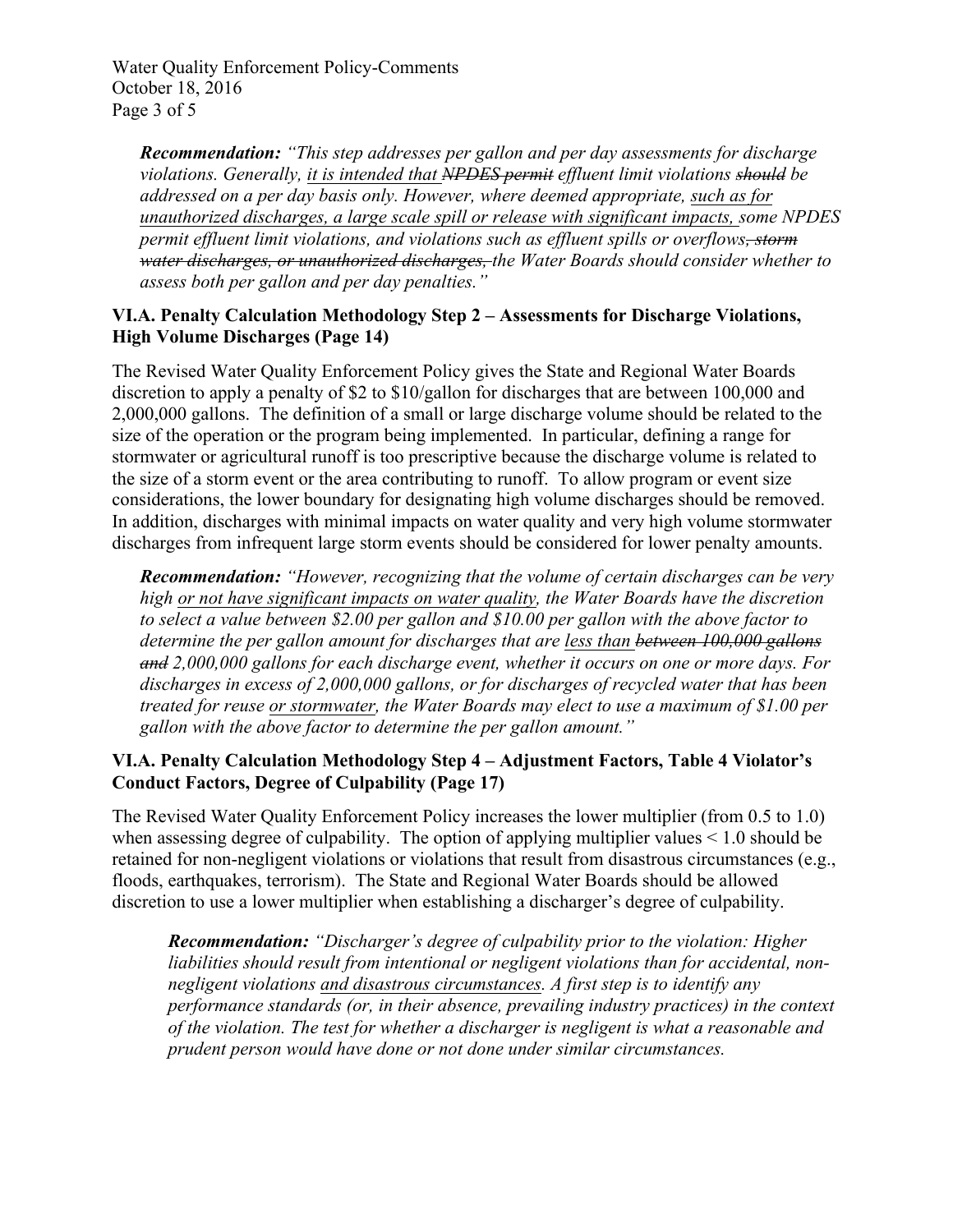Water Quality Enforcement Policy-Comments October 18, 2016 Page 4 of 5

> *Adjustment should result in a multiplier between 0.5 1.0 to 1.5 with a higher multiplier for intentional misconduct and gross negligence, and a lower multiplier for conditions not in the discharger's control or more simple negligence. A neutral assessment of 1.0 should be used when a discharger is determined to have acted as a reasonable and prudent person would have. Water Boards have discretion to assess degree of culpability and determine the appropriate multiplier."*

# **VI.A. Penalty Calculation Methodology Step 4 – Adjustment Factors, Table 4 Violator's Conduct Factors, History of Violations (Page 17)**

The Revised Water Quality Enforcement Policy eliminates use of a multiplier < 1.0 for dischargers with a good compliance history. If a discharger has had no violations in the past, a neutral multiplier of 1.0 is applied. Almost all dischargers have had some violations in the past, so the neutral multiplier may never be used. The State and Regional Water Boards should be allowed discretion when deciding if a discharger has a good compliance history and if those dischargers should be rewarded with a lower penalty based on use of a multiplier  $\leq 1.0$ . Finally, a clear cap should be established if State and Regional Water Boards seek to elevate above the 1.1 multiplier.

*Recommendation: "Any prior history of violations: Where the discharger has a good compliance no prior history of any violations, this factor should be neutral, or 1.0 0.75 to 1.0. Where the discharger has any a history of prior violations, a minimum multiplier of 1.1 should be used. Where the discharger has a history of similar or numerous dissimilar violations, the Water Boards should consider adopting a multiplier of 1.1 to 1.5. Water Boards have discretion to evaluate history of compliance and determine the appropriate multiplier."*

# **VI.A. Penalty Calculation Methodology Step 6 – Ability to Pay and Ability to Stay in Business (Page 19)**

The Revised Water Quality Enforcement Policy indicates that a discharger's "ability to pay" ACLs will be determined solely by its income and net worth. For public agencies, the "ability to pay" should include impacts to ratepayers. Service area population, existing rates, and planned capital improvement projects are important considerations, especially for smaller agencies. The current policy allows lower fines "*if there is strong evidence that an ACL would result in widespread hardship to service area population*." This approach should be retained and the State and Regional Water Boards should be allowed to consider financial impacts to the public agency and service area population when evaluating "ability to pay."

*Recommendation:* "*The ability of a discharger to pay an ACL is determined by its income (revenues minus expenses) and net worth (assets minus liabilities). For public agencies, the ability to pay may also consider service area population, available funding mechanisms and ability to raise funds, and the costs, schedules, anticipated financial impacts to the community of other planned stormwater, water and wastewater expenditures, and other relevant factors impacting the utility's rate base."*